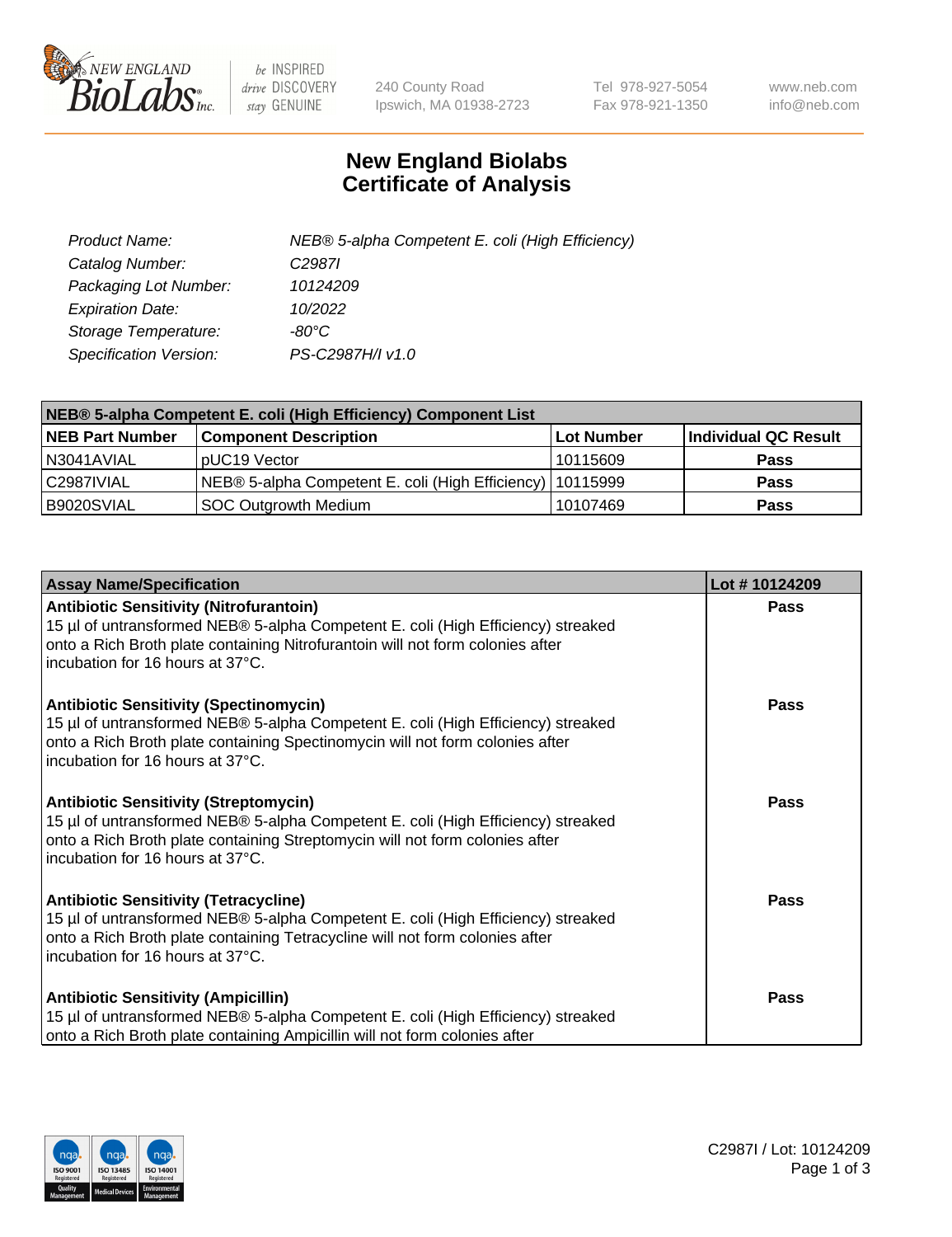

be INSPIRED drive DISCOVERY stay GENUINE

240 County Road Ipswich, MA 01938-2723 Tel 978-927-5054 Fax 978-921-1350

www.neb.com info@neb.com

| <b>Assay Name/Specification</b>                                                                                                                                                                                                                                                           | Lot #10124209 |
|-------------------------------------------------------------------------------------------------------------------------------------------------------------------------------------------------------------------------------------------------------------------------------------------|---------------|
| incubation for 16 hours at 37°C.                                                                                                                                                                                                                                                          |               |
| <b>Antibiotic Sensitivity (Kanamycin)</b><br>15 µl of untransformed NEB® 5-alpha Competent E. coli (High Efficiency) streaked<br>onto a Rich Broth plate containing Kanamycin will not form colonies after incubation<br>for 16 hours at 37°C.                                            | <b>Pass</b>   |
| <b>Antibiotic Sensitivity (Chloramphenicol)</b><br>15 µl of untransformed NEB® 5-alpha Competent E. coli (High Efficiency) streaked<br>onto a Rich Broth plate containing Chloramphenicol will not form colonies after<br>incubation for 16 hours at 37°C.                                | Pass          |
| <b>Antibiotic Sensitivity (Chloramphenicol)</b><br>15 µl of untransformed NEB® 5-alpha Competent E. coli (High Efficiency) streaked<br>onto a Rich Broth plate containing Chloramphenicol will not form colonies after<br>incubation for 16 hours at 37°C.                                | Pass          |
| <b>Transformation Efficiency</b><br>50 µl of NEB® 5-alpha Competent E. coli (High Efficiency) cells were transformed<br>with 100 pg of pUC19 DNA using the transformation protocol provided. Incubation<br>overnight on LB-Ampicillin plates at 37°C resulted in >1 x 10e9 cfu/µg of DNA. | Pass          |
| <b>Blue-White Screening (α-complementation, Competent Cells)</b><br>NEB® 5-alpha Competent E. coli (High Efficiency) were shown to be suitable for<br>blue/white screening by $\alpha$ -complementation of the $\beta$ -galactosidase gene using pUC19.                                   | <b>Pass</b>   |
| Phage Resistance ( $\phi$ 80)<br>15 µl of untransformed NEB® 5-alpha Competent E. coli (High Efficiency) streaked<br>onto a Rich Broth plate does not support plaque formation by phage $\phi$ 80 after<br>incubation for 16 hours at 37°C.                                               | <b>Pass</b>   |

This product has been tested and shown to be in compliance with all specifications.

One or more products referenced in this document may be covered by a 3rd-party trademark. Please visit <www.neb.com/trademarks>for additional information.